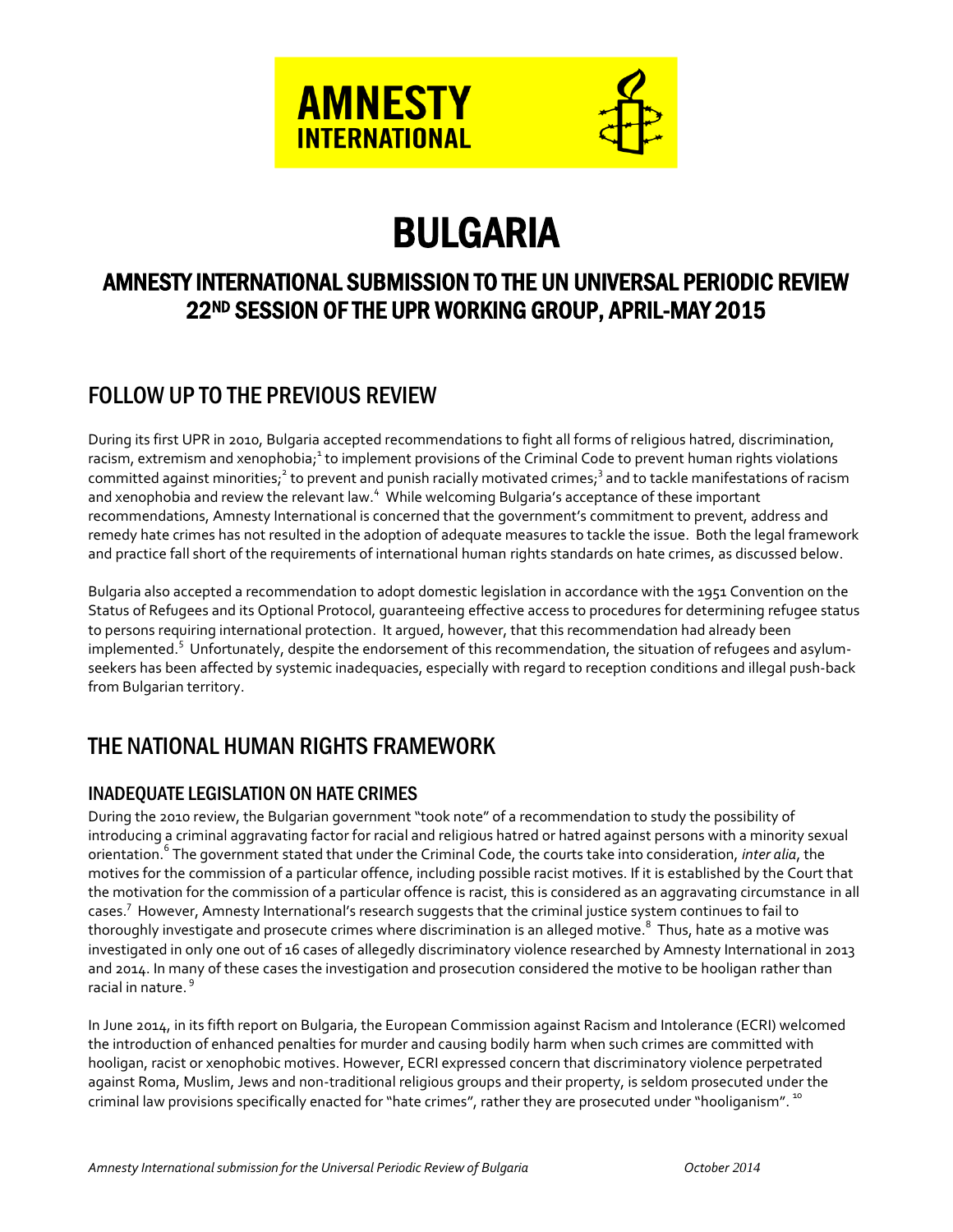The Criminal Code does not include disability, real or perceived sexual orientation or gender identity as protected characteristics on the basis of which a hate crime can be perpetrated.<sup>11</sup> A process to revise the Criminal Code was initiated in January 2014, and a draft partially addressing these concerns was opened for public consultation.<sup>12</sup> However, since the fall of the government in July 2014, the revision of the Criminal Code has been suspended.

In March 2014, the European Court of Human Rights found in *Abdu v Bulgaria* that the authorities had failed to thoroughly investigate the racist motive associated with the physical assault of a Sudanese national in 2003. The judgement adds to a range of European Court judgements emphasizing the duty of the Bulgarian authorities to investigate any illegal acts induced by hatred, whether committed by members of the public or private officials.<sup>13</sup>

In 2011, the UN Human Rights Committee raised concerns regarding hate crimes against minorities including Muslim and Roma and called on Bulgaria to implement current legislation to tackle such crimes.<sup>14</sup>

## LACK OF COMPREHENSIVE DATA COLLECTION

During the previous review, Bulgaria rejected a recommendation to gather statistics on the various groups accessing public services in order to obtain an accurate picture of the use of services by different minorities.<sup>15</sup> The government argued that personal data relating to ethnic or religious affiliation could be collected only on a voluntary basis by the National Statistical Institute. However, international human rights law, as well as European data protection legislation, provide for collection of anonymous aggregate data. Under the Convention for Elimination of All Forms of Racial Discrimination, Bulgaria is further obliged to identify forms and causes of ethnic and racial discrimination. In order to do so, it must collect data.<sup>16</sup>

# THE HUMAN RIGHTS SITUATION ON THE GROUND

## RIGHTS OF REFUGEES, ASYLUM-SEEKERS AND MIGRANTS

Since August 2013, Bulgaria has experienced a significant increase in the number of asylum-seekers and migrants entering the country. The number exceeded 11,000 by the end of 2013, compared with about 1,700 in 2012.<sup>17</sup> The authorities have failed to take adequate measures to respond to the situation. Hundreds of people in need of international protection have lived for months in sub-standard reception conditions without access to asylum procedures. When the numbers of asylum-seekers in Bulgaria reached 6,000, in late September 2013, the State Agency for Refugees announced that the reception centres had reached full capacity.<sup>18</sup> In a response to what they called "an influx of migrants", the authorities opened new four reception centres. Two were located in abandoned schools in Sofia in the districts of Voenna Rampa and Vrazhdebna, one in a former military complex in the town of Harmanli, and one in a former summer camp in Kovatchevtsi. These "new" centres have not been converted into accommodation facilities and offer wholly inadequate living conditions.<sup>19</sup>

In a response to this situation, the UNHCR stated in January 2014 that asylum-seekers in Bulgaria face a real risk of inhuman and degrading treatment due to systemic deficiencies.<sup>20</sup> It called on EU member states to suspend transfers of asylum-seekers back to Bulgaria.<sup>21</sup> In April 2014, the UNHCR again reviewed the situation in Bulgaria and found that despite some progress made by the authorities, serious gaps remained in the asylum system. It lifted the call for a general suspension of transfers with the exception of certain groups, especially those with special needs.<sup>22</sup>

In November 2013, the government had adopted a "contingency plan" aimed, among other things, to decrease the number of "illegal immigrants" and asylum-seekers in Bulgaria. This was supposed to be achieved through a number of measures, including increased monitoring of the border and cooperation with the Turkish authorities. In 2014, the number of migrants and refugees entering through the border with Turkey dropped drastically, to a total of only 1,801 persons having entered Bulgaria via this route by July 2014.<sup>23</sup> The Bulgarian authorities have described the border control measures implemented since November 2013 as "effective"; for example, in September 2014, the Deputy Minister of Interior stated that it is due to these measures that there is no refugee crisis in Bulgaria.<sup>24</sup>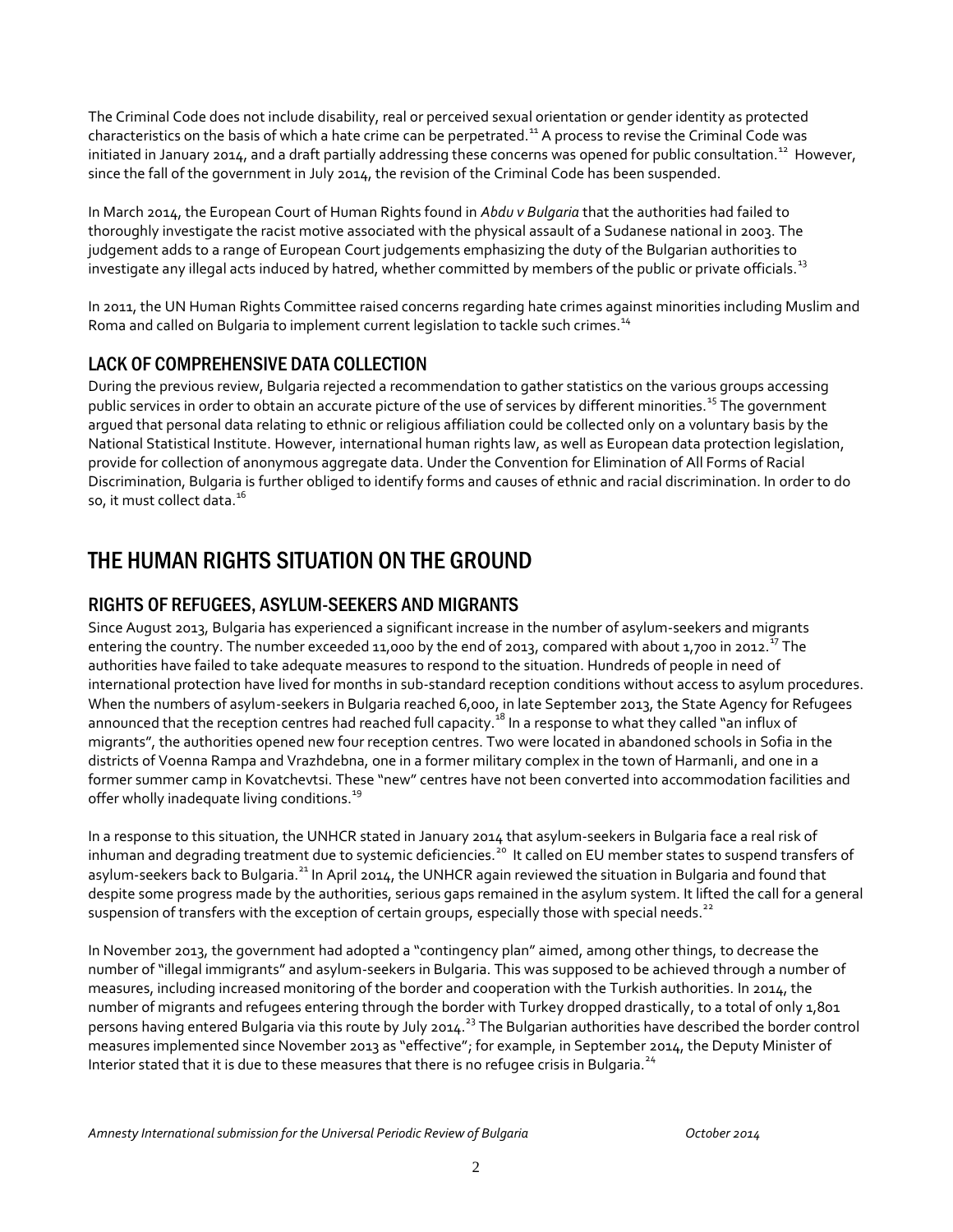Throughout the 2014, NGOs have reported a number of illegal push-backs across the border.<sup>25</sup> The government, however, has denied such allegations, and an official investigation was initiated in only one case.

In July 2014, Bulgaria completed the construction of a 30km fence on the border with Turkey. The fence was presented as one of the measures to control the flow of refugees and migrants. The UNCHR expressed concerns that it may prevent people in need of international protection from entering Bulgarian territory.<sup>26</sup>

#### *Integration of refugees*

In the period since the last review, recognized refugees have continued to experience problems in accessing education, housing, health-care and other public services. In July 2014, the government rejected the annual plan for the implementation of the National Strategy for the Integration of Beneficiaries of International Protection in Bulgaria.<sup>27</sup> As a result, integration programs for refugees have stalled.

Refugee children regularly face difficulties in accessing primary education. According to the State Agency for Refugees, only 98 out of 520 of refugee children were enrolled in school in September 2014. This is in many cases due to the Schools Act, which requires new pupils to pass an exam in Bulgarian and in other subjects.<sup>28</sup> A draft Law on Asylum and Refugees, which was supposed to ensure that refugee children have unhindered access to primary education, has not been adopted due to the fall of the government.

## HATE CRIMES

### *Xenophobic and racist violence*

Racism and xenophobia towards ethnic minorities, including refugees, asylum-seekers and migrants, as well as Roma, remain a significant concern in Bulgaria. Between September 2013 and October 2014, Amnesty International undertook research into 17 violent attacks with a possible hate motive, carried out by groups or individuals between 2009 and 2014. This research has revealed serious concerns with regard to the investigation of reports of racially motivated crimes. This in turn has hampered access to effective remedies for victims of racially motivated attacks.

In response to the sharp increase of refugees and migrants entering Bulgaria through Turkey in the summer and autumn of 2013, discussed above, several far-right groups held anti-immigrant protests in November and December 2013.<sup>29</sup> Refugees and migrants have also reported attacks by individuals and organized groups, which has spread fear among the migrant communities in Bulgaria.<sup>30</sup>

Since the last review, non-governmental organizations and media have reported new incidents of violence against Roma. The European Roma Rights Centre has published information on at least 14 violent attacks against Roma in 2011 and 2012.<sup>31</sup> In three of these incidents, three Romani individuals were killed and 22 others suffered injuries. Some of these attacks took place in the aftermath of anti-Roma protests staged in several towns in September 2011, sparked by an accident in which a Bulgarian youth was killed by a Roma driver in Katunitsa. $^{\text{32}}$ 

In November 2013, the Ombudsman expressed concern about the rising racism and xenophobia in Bulgaria.<sup>33</sup> The data shared by Bulgarian authorities with the OSCE Office for Democratic Institutions and Human Rights confirms a worrying increase in the number of hate crimes perpetrated in Bulgaria.<sup>34</sup> Almost twenty times more cases were recorded by police in 2013, compared to 2011 and 2010 (data from 2012 is not available).  $35$ 

#### *Attacks on LGBTI people*

Since the last review, both ECRI and NGOs have continued to report cases of violence and attacks against LGBTI persons or those who are perceived as having a different sexual orientation or gender identity.<sup>36</sup>

At the time of this writing, the trial was ongoing of the suspects for the murder of Mihail Stoyanov, a 25 year old medical student who was killed in 2008 in Borisova Garden (Sofia) by a group who claimed to be cleansing the park of gays. Although established during the investigation, the alleged homophobic motive of the crime was ignored by the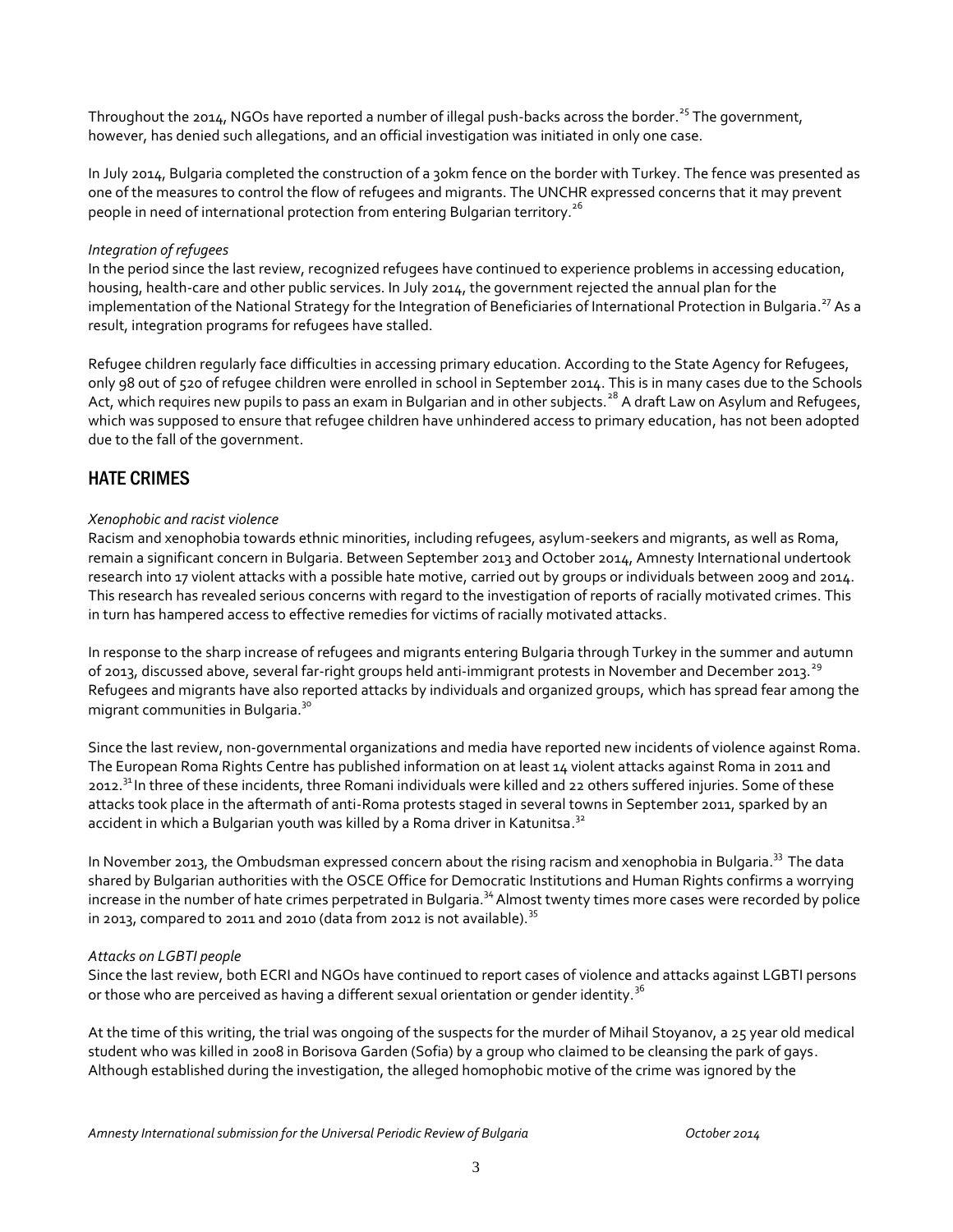prosecutor in the indictment because of the gaps in the Criminal Code, which, as mentioned above, does not include sexual orientation as grounds for hate crimes. Instead, the perpetrators were indicted for "homicide with a hooligan motive".<sup>37</sup>

The problems faced by authorities in effectively tackling hate crimes are exacerbated by the lack of comprehensive data, which hampers the identification of trends and adequate policy responses.  $^{38}$ 

# RECOMMENDATIONS FOR ACTION BY THE STATE UNDER REVIEW

### Amnesty International calls on the government of Bulgaria to:

### *National human rights framework*

 Ensure that the Criminal Code prohibits all crimes perpetrated against individuals or their property due to their real or perceived association with a group defined by a protected characteristic, and that real or perceived sexual orientation, gender identity and disability are included in the list of protected characteristics of hate crimes.

#### *Hate crimes*

- Ensure the investigation of all cases with an alleged hate motive, or where there is reason to believe that such a motive may have played a part, even if the victim has not made an allegation of that nature;
- Ensure that victims of hate crimes receive prompt and thorough information about developments in their cases, that they are able to be heard in the legal proceedings and that they are provided with legal and psychological support as appropriate;
- Provide general training on discrimination and hate crimes for police, judicial authorities and health professionals;
- Strengthen the data collection on hate crimes in a manner that respects human rights and that enables the data to be used to identify sources of discrimination and trends in hate crimes.

## *Refugees and migrants*

- Halt the unlawful push-back of migrants and refugees across the border with Turkey and conduct prompt, effective, independent and impartial investigations into all allegations of such push-backs with a view to eradicating these practices;
- Guarantee the release of persons who make an application for international protection, including those detained on the grounds of irregular entry or failure to produce identity documents in accordance with Bulgarian law;
- Take measures to ensure that reception centres for refugees and migrants provide an adequate standard of living to guarantee their subsistence and to protect their dignity, and physical and mental health;
- Guarantee access to education for asylum-seeking children and refugee children without delay;
- Adopt the implementation plan for the National Strategy for the Integration and ensure that beneficiaries of international protection have access to education, housing, healthcare and livelihood opportunities.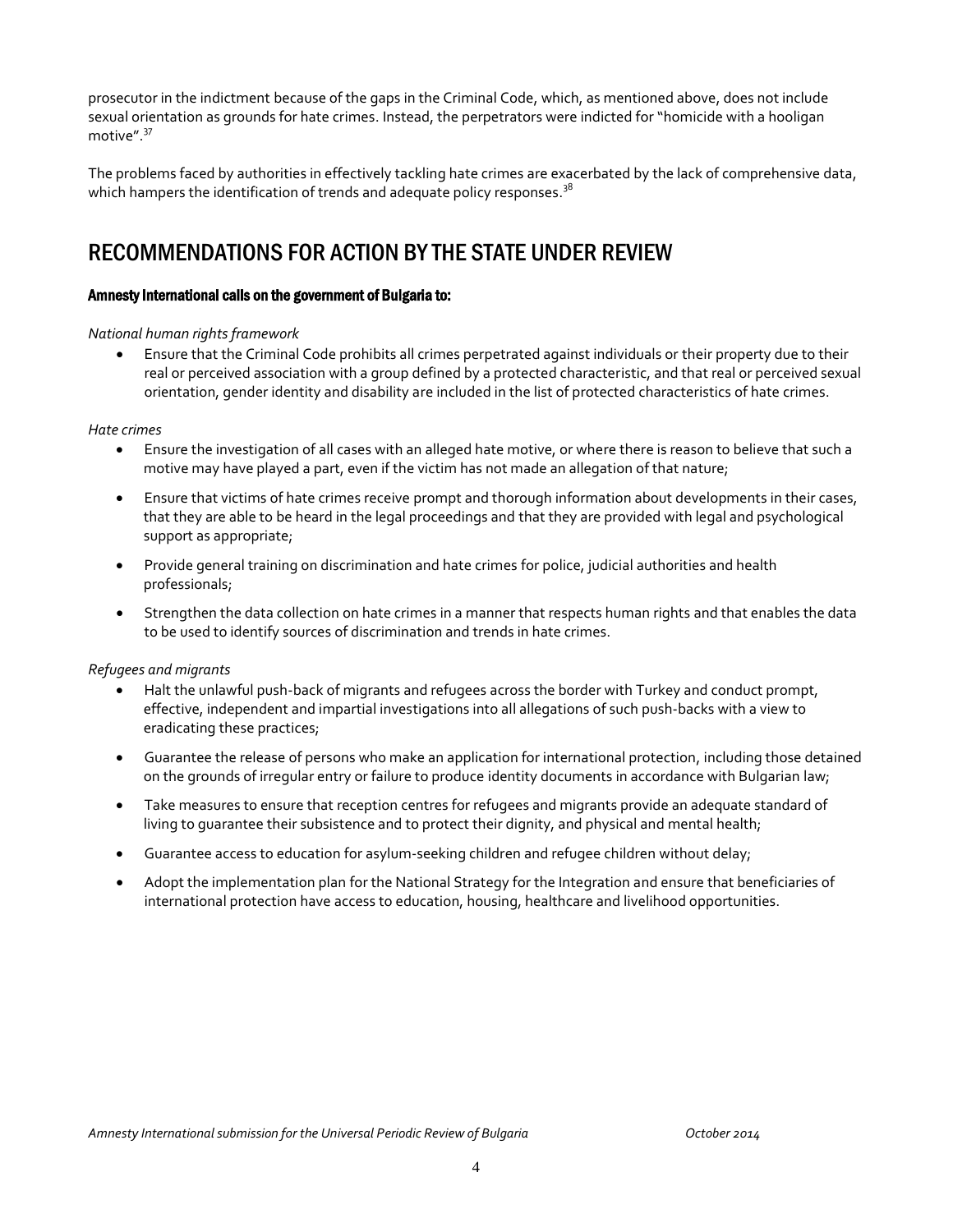## END NOTES

 $\overline{a}$ 

<sup>1</sup> Report of the Working Group on the Universal Periodic Review – Bulgaria, 4 January 2011, A/HRC/16/9, recommendation 80.39 (Algeria).

<sup>2</sup> A/HRC/16/9, recommendation 80.40 (Mexico).

<sup>3</sup> A/HRC/16/9, recommendation 80.41 (Malaysia).

<sup>4</sup> A/HRC/16/9, recommendation 80.42 (Czech Republic).

5 A/HRC/16/9, recommendation 80.10 (Argentina). See also the Addendum to this report, *Views on conclusions and/or recommendations, voluntary commitments and replies presented by the State under Review*, 8 March 2011, A/HRC/16/9.Add.1, page 2.

 $^6$  A/HRC/16/9, recommendation 80.9 (Spain) and A/HRC/16/9.Add.1, page 2.

<sup>7</sup> A/HRC/16/9/Add.1, Response to Recommendation no. 9.

8 *Because of who I am: Homophobia, Transphobia and Hate Crimes in Europe* (EUR 01/014/2013).

<sup>9</sup> Interviews were carried out during Amnesty International's field visit in July 2014 in Sofia, Pleven and Plovdiv.

<sup>10</sup> ECRI. Report on Bulgaria. Fifth monitoring cycle. Adopted on 19 June 2014. Para 57; ILGA Europe. Violence against lesbian, gay, bisexual, transgender and intersex people in the OSCE region. 2013, para. 58 and 59.

Article 325 of the Bulgarian Criminal Code states that "A person who performs indecent acts, grossly violating the public order and expressing open disrespect for society, shall be punished for hooliganism by deprivation of liberty for up to two years or by probation, as well as by public censure".

<sup>11</sup> See Amnesty International report *"Changing Laws, Changing Minds: Challenging Homophobic and Transphobic Hate Crimes in Bulgaria"* (AI Index: 15/001/2012) and *"Because of who I am: Homophobia, Transphobia and Hate Crimes in Europe"* (AI Index: 01/014/2013).

<sup>12</sup> The proposal includes sexual orientation among the protected characteristics, but fails to mention other protected characteristics under international human rights law, including gender identity and disability. This remains an issue of concern especially because the article includes a finite list of grounds.

<sup>13</sup> *Nachova and Others v Bulgaria*, 26/02/2004, 43577/98; *Assenov et autres v Bulgarie*, 28/10/1998, 24760/94, *Hristov v Bulgaria*, 07/10/2008, 17608/02; *Sashov v Bulgaria*, 10/01/2010, 1414383/03; *Angelova and Iliev v Bulgaria*, 26/07/2007, 55523/00.

<sup>14</sup> CCPR/C/BGR/CO/3, 19 August 2011, paragraph 9.

 $15$  A/HRC/16/9, 80.24 (United Kingdom).

 $16$  CERD, General Recommendation no. 4, Demographic composition of the population, 25/8/1973.

<sup>17</sup> Bulgarian Ministry of Interior, *Daily Report of the National Operational Headquarters for Addressing the Increased Migratory Pressure Crisis Situation,* 2 January 2014.

<sup>18</sup> See:<http://www.novinite.com/articles/154489/Another+93+Asylum-Seekers+Enter+Bulgaria+in+24+H>

<sup>19</sup> Amnesty International: *Refugees in Bulgaria trapped in sub-standard conditions*, Index: EUR 15/001/2014, 13 December 2013.

<sup>20</sup> UNHCR, *Bulgaria as a country of asylum: UNCHR observations on the current situation on asylum in Bulgaria, 2 January 2014 (available* at[: http://www.refworld.org/pdfid/52c598354.pdf\)](http://www.refworld.org/pdfid/52c598354.pdf)

<sup>21</sup> Amnesty International, *Bulgaria: Refugees continue to endure bad conditions* (Index: EUR 15/001/2014), 6 January 2014.

<sup>22</sup> UNHCR, *Bulgaria as a country of asylum: UNCHR observations on the current situation on asylum in Bulgaria, April 2014 (available at:* [http://www.refworld.org/docid/534cd85b4.html\)](http://www.refworld.org/docid/534cd85b4.html).

<sup>23</sup> Bulgarian Ministry of Interior, *Daily Report of the National Operational Headquarters for Addressing the Increased Migratory Pressure Crisis Situation,* 11 July 2014.

<sup>24</sup> Novinite: *"Influx of Immigrants to Bulgaria via Greece Increases 10 Times",* 5 September 2014. Available at: http://www.novinite.com/articles/163160/Influx+of+Immigrants+to+Bulgaria+via+Greece+Increases+10+Times

<sup>25</sup> See summary of the NGO reports in*: Amnesty International: "Push-backs across the border? – The 'dirty work' of keeping refugees out of Bulgaria"*, 17 July 2014.

*Amnesty International submission for the Universal Periodic Review of Bulgaria October 2014*